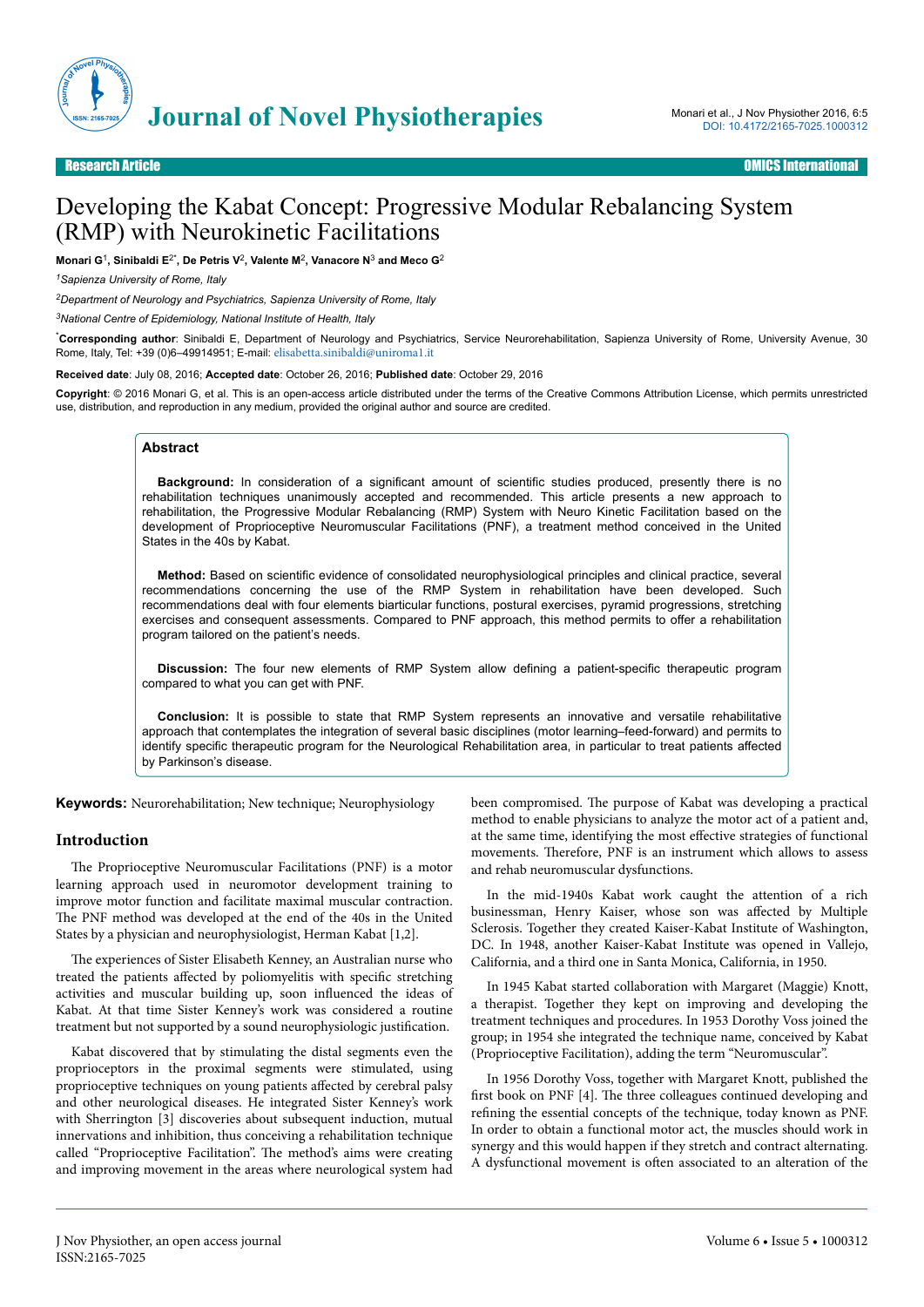body neuromuscular-proprioceptive afferences, which makes the muscles inhibited or less facilitated.

Each highly functional motor act, simultaneously requires different types of muscle contractions; while a body segment performs a mobility function through the use of concentric and eccentric muscle contractions, another segment performs a stability function, using isometric muscle contractions. Нe alteration of the process cause inability to create a mobility and stability relationship in the structure.

PNF method uses specific techniques for muscle recruitment either to facilitate or to inhibit the muscle contraction thus improving the above-mentioned relationship.

At the end of the '60s Monari introduced this technique in Italy. Нanks to his experience in several study groups in Italian universities, he developed and transformed it in as much to change its name before into Facilitazioni Neurocinetiche Progressive (Progressive Neurokinetic Facilitation)[5] and then into Sistema di Riequilibrio Modulare Progressivo con Facilitazioni Neurocinetiche (Progressive Modular Rebalancing System with Neurokinetic Facilitations) (RMP) [6].

Monari, aware of the non-ductility of PNF, tried to turn this system into a new approach to rehabilitation, especially for neurological diseases. Нe aim of this article is to present the new RMP system.

# **Method**

## **Differences between PNF and RMP**

Activation of PNF schemes in biarticular functions (1st Development: period '74-'80).

PNF method: The motor schemes activating the musculature in synergistic fashion are not distinguished from the ones using biarticular function.

Muscle contraction regulation is obtained with a stimulus-response model and through a feedback motor system [7].

RMP development: Use of the "proprioceptive system" [8] and of the whole "motor sensory system" [9].

In RMP system the schemes activating biarticular muscles are distinguished from those producing a synergistic musculature activation. It is also stressed the importance of the biarticular function, a more advanced cortical integration process [10] compared with synergistic musculature activation. Kinesiology books describe the musculature biarticular function [11-13], but it is not explained the difference between biarticular or synergistic muscle activation.

The therapeutic exercise activating biarticular muscle has extremely important peculiar features:

- It forces the muscle to modify its length thus determining a certain level of elasticity that would be otherwise lost. Нis observation originated the importance of defining and assessing muscle lengths;
- It forces the muscle to divide its effort between proximal and distal insertion;
- It permits to regulate the muscle recruitment between the two elements according to the request and needs (intelligent function) through a feed forward motor learning system [14-17] (cortical modulation of the action);

The synergistic muscle activation is much simpler:

- The muscle not "decide" on which percentage its recruitment has to be distributed; it concentrates all its strength either on one or on the other insertion (poor cortical activation);
- The muscle does not modify its length, as when it shortens on an insertion, it proportionally stretches on the opposite one.

Biarticularity is less powerful than synergistic activation (qualitative recruitment) but it allows organizing translation functions such as human walking.

## The postural passages (2nd development: period '74 – '80)

PNF method: The postural passages are used to teach the patient to move in the space in order to become autonomous (e. g .rolling on the bed, be seated, etc.).

Postural passages are used only as muscle recruitment and no specific assessment is proposed.

RMP development: Being able to move or not within a space is an important indicator of the integration capacity of the different truncal movements of a muscle recruiting deficit or, mainly, of a reduction in muscle lengths. In RMP, postural passages are indicators of a specific assessment; according to the manner the passage is carried out, it is possible to assess if subject presents a strength or muscle length deficit.

The trunk moves on different planes and it is possible to distinguish among four essential movements:

- Rotation, developed on the horizontal plane;
- Flexion and extension, developed on the sagittal plane;
- Inclination, developed on the front plane.

Integration among these basic movements performed on different planes determines a correct function of the trunk and supports the lower limbs action during deambulation.

#### **Pyramidal progressions (3rd development: period '78-'86)**

#### PNF method: Not present.

RMP development: With RMP system it is introduced the concept of "Pyramidal Progressions". Нe passage from a position to another of the body in the space (prone, supine, lateral and vertical) [18] occurs according to a pyramidal progression where, as for stability and balance, a physics formula is developed [19] the wider is the support base, the lower is the barycentre height and the greater the stability. In this way, it is possible to predict a series of body positions in the space implementing such physics principles. A gradual variation of body positions in the space gradually reduces the support base while raising the barycentre height. Such positions are correlated among them in structuring verticalization and contribute to configure a pyramidal complex providing elements to assess the patient's stability during verticalization and walking [20].

## **Stretching exercises (4th development–from the 90s to date)**

PNF method: Stretching techniques [21-27]. Selective muscle stretching techniques carried out on a single motor scheme [28].

RMP elaboration: Selective and global muscle stretching techniques.

Active Global Stretching Exercises carried out using movement combinations defined by PNF as Reciprocal Bilateral Asymmetric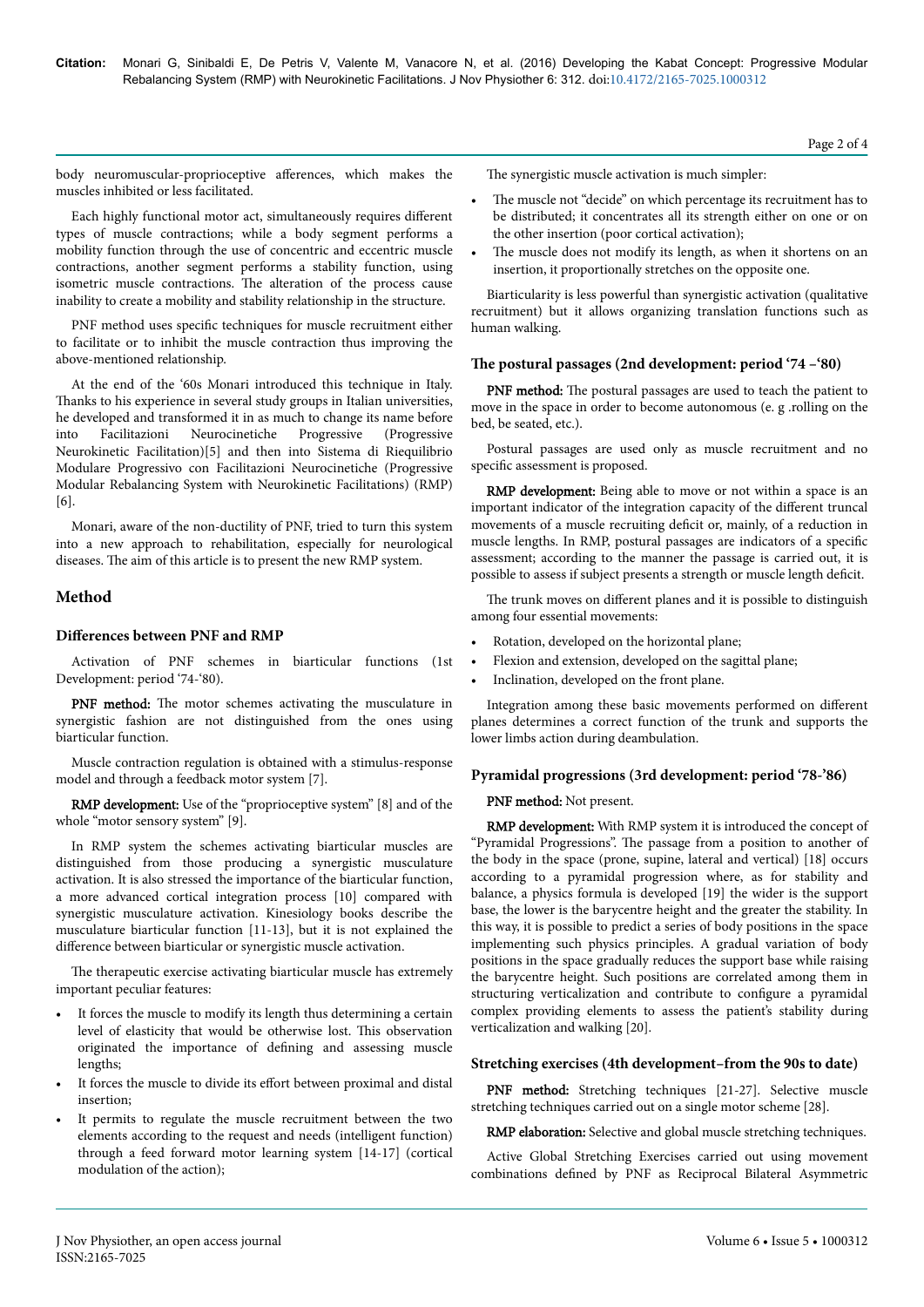Motor Schemes (BAR) (exclusively used for muscle recruiting). Нey permit to eliminate compensation producing a real muscle stretching so making possible to develop a specific scale of measurement of the articular Range Of Motion (ROM) [29,30].

In RMP system the stretching techniques objectives are:

- Recovering muscle elasticity (facilitating the muscle contracting capacity and enhancing the muscle strength through stretching exercise to improve elasticity [31-33] as first activity and muscle recruitment immediately after)
- Muscle rebalance [34,35] (recovering a more balanced function or group of functions by stretching the antagonist musculature and immediately after recruiting the agonist one).

The measurement of muscle lengths, also those not considered stricto sensu pathological, permits to understand and point out the existing imbalances and to set up a specific and appropriate therapeutic approach tailored according to the specific possibilities of each single subject.

# The assessements (5th Development –from the year 2000 to **date)**

#### PNF method: Not present.

RMP elaboration: Key concepts such as assessment of variable neurokinetic chains are presented through tridimensional schemes conceived and studied by H. Kabat who revolutionized the old concepts of segmental assessment. Four assessments have been included in the rehabilitation path: two of them based on observation and the remaining ones on technical-manual assessments.

- Postural passages assessment sheet: It assesses truncal functions both considered as mobility in the space and muscle recruiting capacity in performing the four basic movements.
- Balance assessment sheet: It verifies the gradual pyramidal progression in the four positions in space (prone, supine, lateral, vertical), the structuring of verticalization considering the constant relationship between size of support base and barycentre heights, and its correlations.
- Muscle length assessment sheet selective assessment of muscle lengths carried out in combination with motor scheme (BAR/BSR) without any possibility of compensation; it is an objective assessment defined in terms of range of articular mobility (ROM). The assessment is developed according to 4 levels: 3=maximum tension; 2=average tension; 1=mild tension; 0=no tension.
- Muscle recruitment assessment sheet: It assesses the different muscle recruitments methods in a "pyramidal" progression both with respect to gravity and to recruitment quality (synergistic/ biarticular schemes).

## **Treatment program in RMP**

After an initial assessment, performed using the assessment sheets described above, the specific Rehabilitation Program can be planned [36].

The purpose of the program is treating the existing unbalance (or Rebalancing) in other words:

Recreating the correct relationship between shortened (inflexible) and hypotonic-hypostenic structures.

- A movement may be limited due to the antagonist muscle tension; in this case it is necessary to recreate the correct relationship between agonist and antagonist (muscle rebalancing). Нe principle behind this kind of approach is the following: "The antagonist muscle stretching and the agonist muscle recruitment are two sides of the same coin".
- The movement limitation may be due to the antagonist weakness: it is therefore important to recover muscle elasticity (elasticization) and a greater contracting capacity through stretching exercises and the following recruiting in biarticular fashion.
- Agonist and antagonist muscles may both be shortened and weakened.
- The task of rehabilitator is defining what kind of unbalance is present and he must work out the most suitable solution to the problem.
- Recovering the correct relationship between pathologic and physiologic schemes.
- Recovering the correct relationship between visual control and kinesthesis.
- Recovering the correct relationship between elements organizing the virtualization and exercising the function.

# **Discussion**

RMP system innovations, such as bi-articular functions, postural exercises, pyramid progressions, stretching exercises, allows a proper assessment to define a patient-specific therapeutic program compared to what you can get with PNF.

The work focused on unbalance is defined Modular because based on specific exercises distinguished in progressive and variable treatment modules according to the pathology treated, to the patient affected and to the disease status (acute, sub-acute or chronic ones).

The treatment modules are variable also with respect to the patient's capacity to collaborate, to the patient's age, to the severity of the pathology and to the presence of sensibility disorders.

The work is also defined as Progressive since the therapeutic exercise will be adaptable to the different pathologies and to the patient's level of recovery. Нe progression may be proposed in different ways according to:

- Severity;
- Kind of contraction produced to performed the movement (if concentric, eccentric or isometric ones);
- Scheme organization (space-time configuration) whether simple or complex ones;
- Relationship associated to gravity, i.e. the relationship between the width of the support base and the barycentre height.

It is therefore possible to state that RMP represents a versatile rehabilitation approach which allows to obtain advantages in specific aspects of neuro-rehabilitation through its assessments and multiform therapeutic approach

The preliminary data on the effectiveness of Progressive Modular Rebalancing System to treat patients affected by Parkinson's disease were presented at the 41<sup>st</sup> SIMFER Congress in Rome.

# **Declaration of Interest Section**

The authors report no declaration of interest.